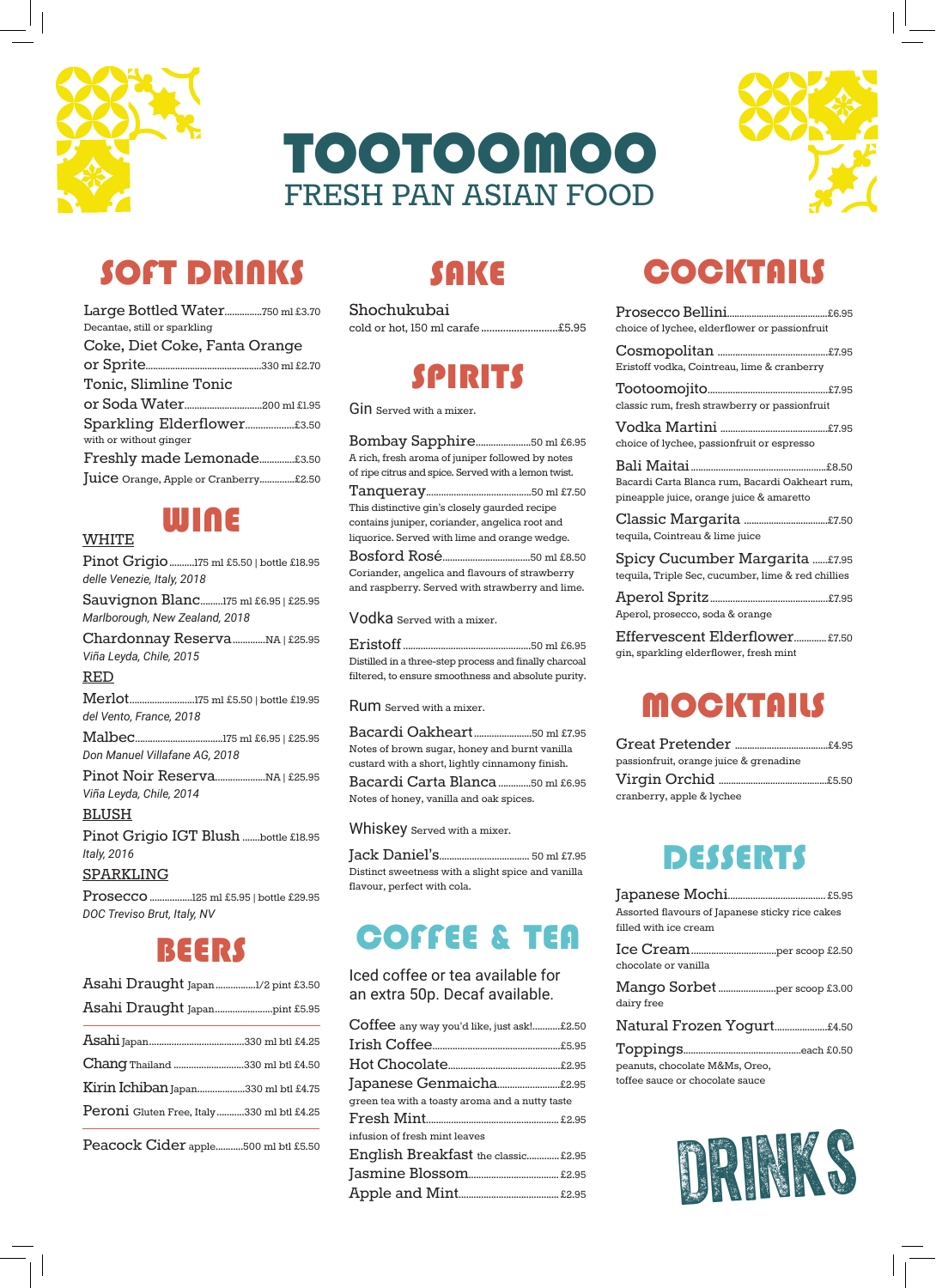#### GF *Gluten Free* V *Vegetarian* Vg *Vegan*

# SMALL PLATES

| light and crisp <b>GF</b>                                                                   |
|---------------------------------------------------------------------------------------------|
| lightly blanched with sea salt <b>Vg Gf</b>                                                 |
| homemade chicken dumplings, spring onion, sesame oil                                        |
| handmade mushroom & vegetable rolls, sweet chilli <b>Vg</b>                                 |
| shichimi pepper salt, sweet chilli GF                                                       |
| Tempura Tiger Prawns (4) £7.25<br>hand battered prawns, seaweed salt and spicy mayo         |
| chilli salt, spicy mayo GF                                                                  |
| crispy cauliflower, nori salt, spiced kale<br>and chojang chilli sauce $\blacktriangledown$ |
| steamed & pan fried dumplings,<br>black rice vinaigrette                                    |
| steamed & pan fried vegetarian dumplings<br>and black rice vinaigrette $\blacktriangledown$ |
| Grilled Chicken Satay (3)<br>£6.95<br>skewers, creamy coconut peanut sauce GF               |
| handmade rolls, hoisin sauce                                                                |
| crispy chicken thighs, sweet & spicy Korean<br>BBQ sauce, pickled radish, sesame seeds      |
|                                                                                             |

DIETARY REQUIREMENTS: If you have any allergies or dietary requirements please let us know. Vegan, vegetarian and gluten free dishes have been clearly labeled. An allergy menu is available. We will happily accommodate changes to a dish; please note this will increase the cooking time. Speak to your server, they can help recommend dishes.

# DIM SUM

4 dumplings per basket, served with chilli soy.

| 2 steamed buns per basket, served with chilli soy. |
|----------------------------------------------------|
|                                                    |
|                                                    |

# SALADS & SASHIMI

| crispy smoked chicken, mixed leaves <b>GF</b>                              |  |
|----------------------------------------------------------------------------|--|
| crispy tofu, mixed leaves, creamy satay dressing $\sqrt{\phantom{a}}\,$ GF |  |
| crispy aromatic duck, fresh watermelon, hoisin dressing                    |  |
| new style sashimi, miso & mirin dressing GF                                |  |
| pumpkin seeds, edamame, black sesame dressing                              |  |
| superior soy sauce & kizami wasabi GFO                                     |  |

tootoomooLDN

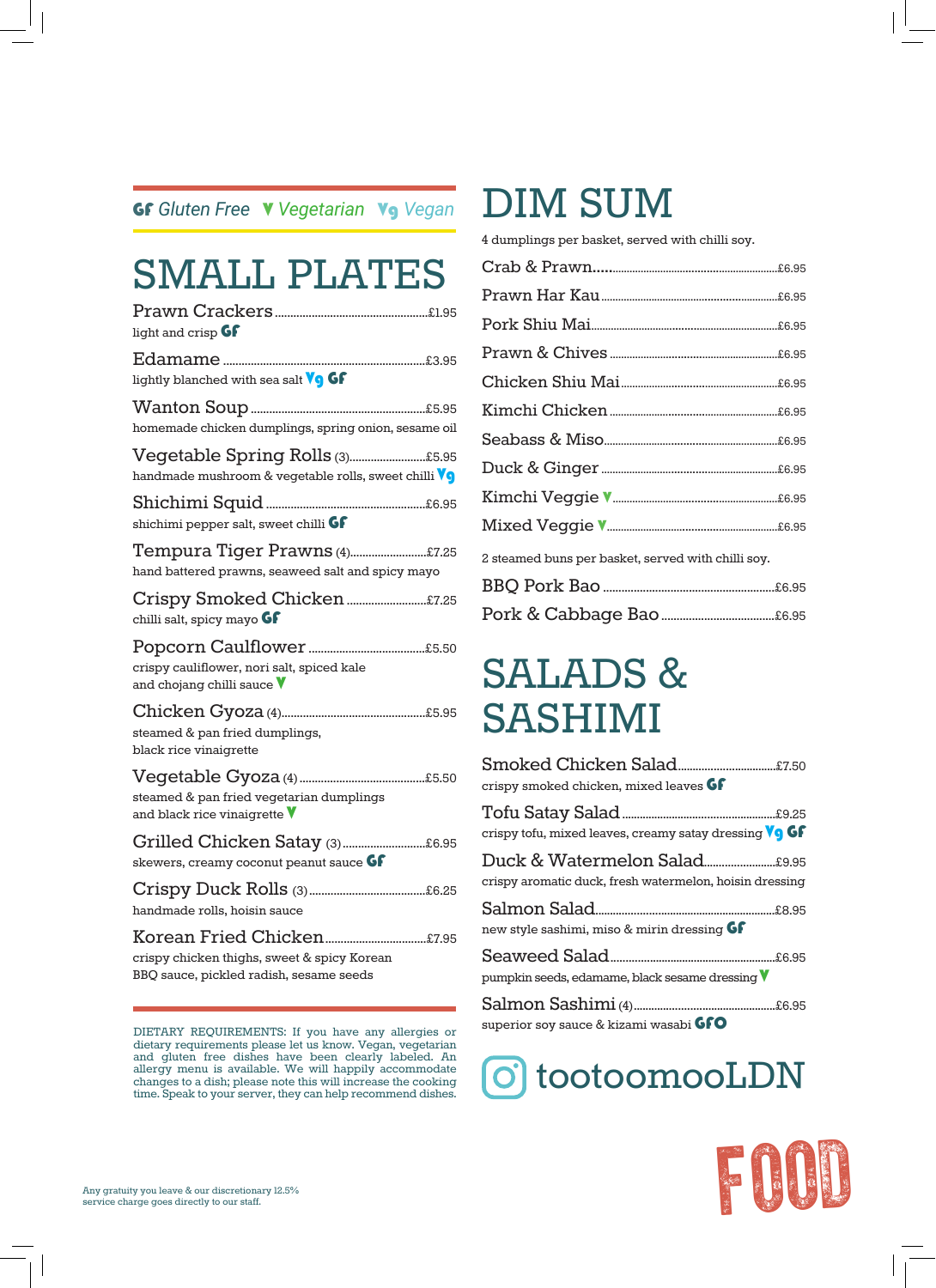# NOODLES

#### Ramen

ramen noodles wok fried with chilli oil and seasonal vegetables

| Beef - marinated strips, eqq, tofu, oyster sauce£10.50           |  |
|------------------------------------------------------------------|--|
| Tofu - broccoli, courgette, tomato and fine beans <b>V</b> £9.95 |  |

#### Pad Thai

flat rice noodles wok fried with egg, vegetables, chilli, tofu, lime and peanuts

| Vegetable - broccoli, courgette, tomato |  |
|-----------------------------------------|--|
|                                         |  |

#### Singapore

vermicelli noodles wok fried with egg, chilli, seasonal vegetables and superior soy sauce

| Tofu - broccoli, courgette, tomato and fine beans <b>V</b> £9.95 |  |
|------------------------------------------------------------------|--|

#### Wanton Vermicelli

vermicelli noodles, flavoursome broth, homemade chicken dumplings, broccoli, spring onion, sesame oil ...................£11.50

# FROM THE WOK

#### Szechuan Chilli

seasonal vegetables wok fried with Szechuan pepper, cashew nuts and superior soy sauce

#### Korean Bulgogi

seasonal vegetables wok fried with sweet & spicy Bulgogi sauce, served with chojang chilli sauce

| Tofu - courgette, carrot and broccoli <b>Vo</b> £10.50 |  |
|--------------------------------------------------------|--|

#### Grilled Salmon Miso

| marinated salmon supreme, pickled beetroot |
|--------------------------------------------|
|                                            |

#### GF *Gluten Free* V *Vegetarian* Vg *Vegan*

### HOMEMADE CURRIES

#### Rendang Curry

Malaysian style curry with ground candlenuts and sweet potato

#### Thai Green Curry

Tootoomoo signature green curry with seasonal vegetables and coconut cream

| Tofu - courgette, fine beans and broccoli <b>Vo Gf</b> £9.95 |  |
|--------------------------------------------------------------|--|

#### Katsu Curry

mild Japanese curry sauce with seasonal vegetables

| <b>Prawn -</b> tempura battered tiger prawns£12.50 |  |
|----------------------------------------------------|--|
|                                                    |  |

### AROMATIC CRISPY DUCK

#### Aromatic Duck

| six steamed pancakes, crudités and hoisin sauce£15.50 |  |
|-------------------------------------------------------|--|
|                                                       |  |
|                                                       |  |

### RICE, SIDES & EXTRAS

| carrot, sweetcorn, spring onions, sesame oil                                                         |  |
|------------------------------------------------------------------------------------------------------|--|
| Plain Rice Vermicelli <b>V<sub>9</sub> Gf </b> £3.95<br>spring onion, sesame oil, superior soy sauce |  |
| broccoli, courgette and fine beans                                                                   |  |
| Sweet Chilli, Hoisin, Spicy Mayo, Fresh Chilli,                                                      |  |

Satay Sauce, Chilli Oil, Chojang Chilli Sauce, Black Sesame Dressing, Kizami Wasabi